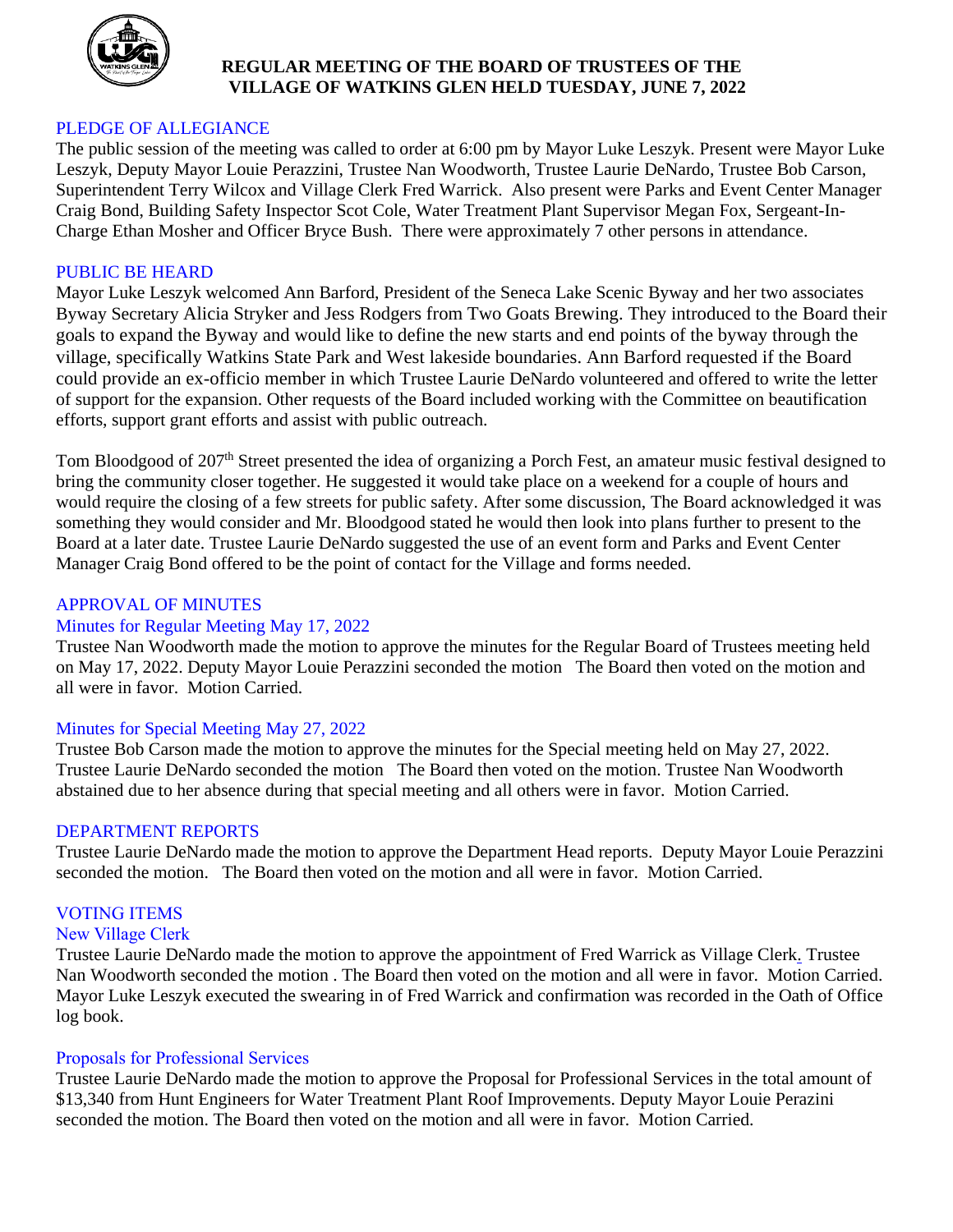Coming out of a Board Concern after discussion, Trustee Nan Woodworth made the motion to approve the Vacari Construction proposal for flow meter work in the amount of \$13,550. Deputy Mayor Louie Perazzini seconded the motion. The Board then voted on the motion and all were in favor. Motion Carried.

# **Training**

Deputy Mayor Louie Perazini made the motion to approve hotel cost in the amount of \$100 for the Court Clerk to attend the 2022 Continuing Judicial Education Training Program. Trustee Nan Woodworth seconded the motion. The Board then voted on the motion and all were in favor. Motion Carried.

Trustee Bob Carson made the motion to approve training for the Building & Codes Training Software for 3-5 hours at \$150/hr. Trustee Nan Woodworth seconded the motion. The Board then voted on the motion and all were in favor, with the stipulation that the purchase is made after the hire of a Code Enforcement Officer. Motion Carried.

# Projects

Trustee Laurie DeNardo made the motion to reject the DRI bids for the East 4<sup>th</sup> Street project. Trustee Nan Woodworth seconded the motion. The Board then voted on the motion and all were in favor. Motion Carried.

# New Hires

Trustee Nan Woodworth made the motion to approve hires Naomi Kingsley – Office - PT Temporary Laborer - \$21.79/hr, Zachary Little – FT Water Treatment Plant Operator Trainee - \$18/hr, and Nikhil Manakkal – Parks – Lifeguard - \$16/hr. Trustee Laurie DeNardo seconded the motion and all were in favor. Motion carried.

# Non-Contractual Increase

Trustee Laurie DeNardo made the motion to approve an increase for Terri Bierline – Parks - \$16\hr. Trustee Bob Carson seconded the motion. The Board then voted on the motion and all were in favor. Motion Carried.

# Management/Board Salaries

Deputy Mayor Louie Perazzini made the motion to approve Management/Board salaries. Trustee Nan Woodworth seconded the motion. The Board then voted on the motion and all were in favor. Motion Carried.

| Last                      | <b>First</b>   | <b>Phone Allowance</b> | <b>Dept</b>        | Title                                | <b>Current</b> | Change | <b>New Salary or hourly</b> |
|---------------------------|----------------|------------------------|--------------------|--------------------------------------|----------------|--------|-----------------------------|
| Peterson                  | Barbara        | n/a                    | Office (Muni)      | Deputy Clerk Treasurer               | 18.60          | 1.4    | \$20.00                     |
| Cole                      | Scot           | n/a                    | Code Bldg Inspect  | <b>Building &amp; Fire Inspector</b> | 20.00          | 0.7    | \$20.70                     |
| Barber Jr.                | <b>Kenneth</b> | $$30/m$ onth           | Streets (Manager)  | Supervisor of Village Streets        | 51,350.00      | 1285   | \$52,635.00                 |
| Warrick                   | Fred           | n/a                    | Office (Manager)   | <b>Village Clerk</b>                 | 50,000.00      |        | \$50,000.00                 |
| Bond                      | Craig          | Village issued         | Parks (Manager)    | Parks and Event Center Manager       | 62,000.00      | 2500   | \$64,500.00                 |
| Fox                       | Meghan         | Village issued         | Water (Manager)    | Water Tx Plant Operator in Charge    | 70,000.00      | 1750   | \$71,750.00                 |
| <b>Ballard</b>            | Tom            | $$30/m$ onth           | Electric (Manager) | Supervisor of Village Electric Dept  | 82,000.00      | 2460   | \$84,460.00                 |
| Wilcox                    | Terrry         | Village issued         | Superintendent     | Superintendent & WWTP Manager        | 91,343.00      | 2232   | \$93,575.00                 |
| <b>Elected Officials:</b> |                |                        |                    |                                      |                |        |                             |
| Decker                    | Steve          | $$30/m$ onth           | Court              | Judge                                | 14,500.00      | 500    | \$15,000.00                 |
| Decker                    | Catrina        |                        | Court              | <b>Court Clerk</b>                   | 8,507.00       | 0      | \$8,507.00                  |
| Leszyk                    | Luke           |                        | Mayor              | Board                                | 7,000.00       | 1000   | \$8,000                     |
| Perazzini                 | Louie          |                        | Deputy             | Board                                | 6,500.00       | 1000   | \$7,500                     |
| <b>DeNardo</b>            | Laurie         |                        | Trustee            | Board                                | 6,000.00       | 1000   | \$7,000                     |
| Woodworth                 | Nan            |                        | Trustee            | Board                                | 6,000.00       | 1000   | \$7,000                     |
| Carson                    | <b>Bob</b>     |                        | Trustee            | Board                                | 6,000.00       | 1000   | \$7,000                     |

# AUDIT

# General Audit

Deputy Mayor Louie Perazzini made the motion to approve the general audit dated June 6, 2022 in the following amounts:

| General                | \$33,559.46 | Sewer | \$1,603.02  |
|------------------------|-------------|-------|-------------|
| Electric               | \$27,507.46 | Water | \$10,162.32 |
| Joint Activity (CVWRF) | \$48,502.28 |       |             |

Trustee Nan Woodworth seconded the motion. The Board then voted on the motion to approve and all were in favor. Motion Carried.